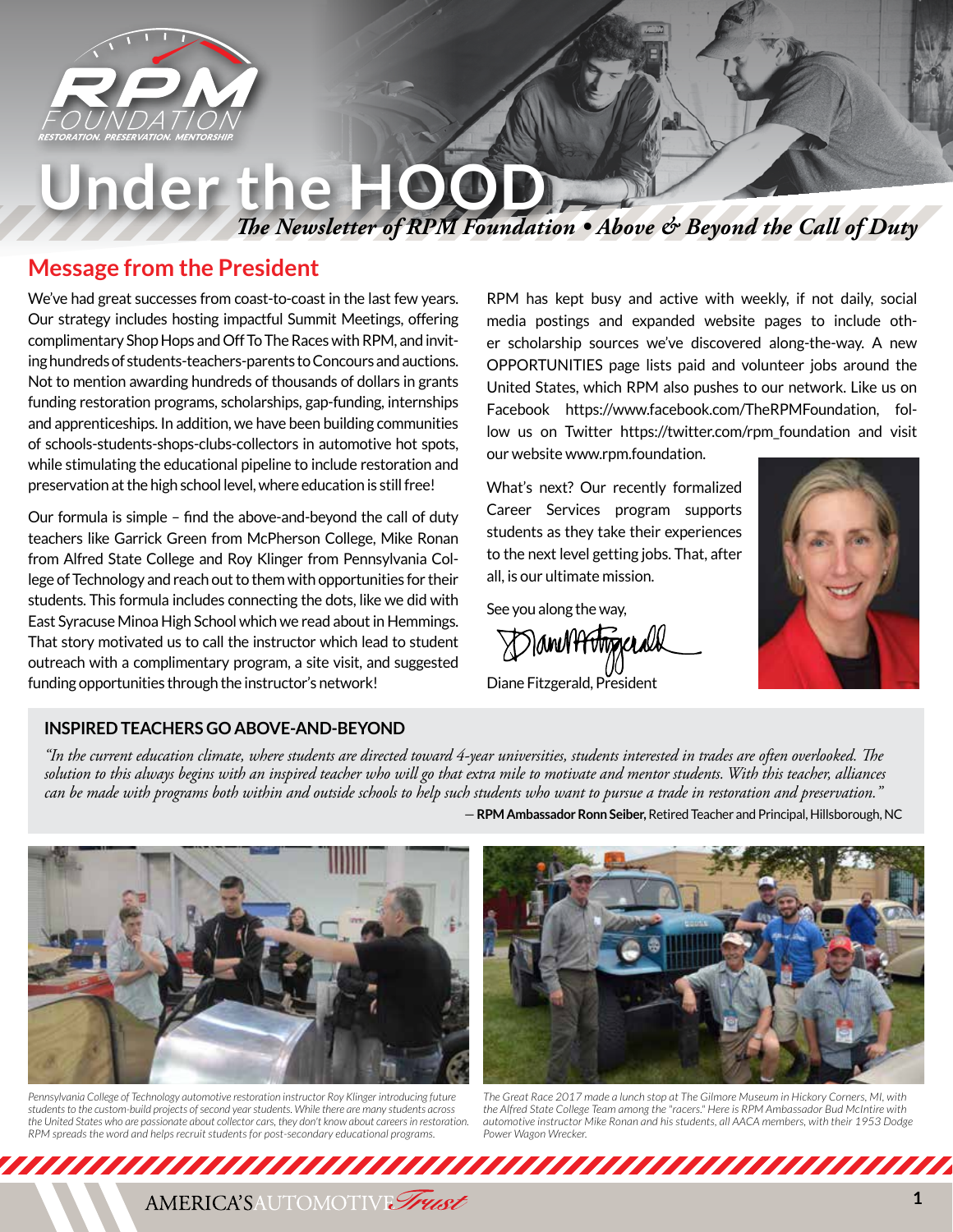# **Under the HOOD**



### **PIT STOP – Above and Beyond at Bonneville**

With the myriad of car events I attend on behalf of RPM Foundation, as well as my personal passion, you'd think that I've done it all. Not so! I've wanted to run on the Bonneville Salt Flats for decades. I was invited to

race at the Utah Salt Flats Racing Association's (USFRA) 31st Annual World Speed Event in September. I joined the USFRA, got the rule book, learned about the car – a Lakester, and what I needed to do as a driver.

Combining creativity, design, and the engineering ingenuity to "build something to a diverse set of rules that will go fast on an unknown surface" is the whole point of Bonneville. Who wouldn't want to experience that? Vastly diverse types of vehicles



*Lyn and her pit crew with the Lakester, her car at USFRA's 31st Annual World Speed Event.*

run on the salt and the unknown surface (no one knows what condition the salt surface will be in until the day of the meet) contributes to the challenge. Three days after arriving on the incredible salt it was my chance to drive, but it proved to be dangerously windy so the course was shut down.

The highlight of the event for me was the arrival of 14 school buses full of high school students. Several colleges were also there



*Lyn has waited decades to run on the Bonneville Salt Flats. She did it!*

testing their speed machines, including the instructors and students of Utah Valley University, a school RPM has been tracking because of their above-and-beyond the call of duty teachers and their interest in restoration programing. How cool to see so many kids excited to be around these vehicles, asking questions, and taking photos. What a great experience!

As I checked out of the hotel on the last day, my phone rang and someone from the team said, "Get suited up – we're getting ready to run the course with you in it." And I did! When asked "is it what you expected?" my reply is "I had no idea what to expect, and kept an open mind." The

patience required, the problem solving, the ability to brave the elements, and the determination are beyond anything else I've done in racing. The experience was truly beyond my wildest dreams.



# **CHECK IT OUT!**

RPM Foundation is dedicated to ensuring that the critical skills necessary to preserve and restore collector vehicles are not lost, by providing scholarships and educational grants to students and organizations committed to hands-on training of future craftsmen. RPM promotes the skilled trades within the industry, creates opportunities for young people to learn from industry leaders, and develops partnerships within the collector car industry. The goal is skills development that opens doors to future employment in the vintage automobile, motorcycle and boat industries.



*In the showroom of Donovan Motorcar Service, Lenox, MA, owner Brian Donovan (right), discusses his prized Jaguar with Ryan Levesque (center), RPM's first apprentice and current Ambassador, and Donovan's marketing expert, Dean Forsman.*

Below are job and scholarship opportunities offered by the RPM Network. Additional information on employment, grant and scholarships can be found at www.rpm.foundation.

## **OPPORTUNITIES**

### **Experienced Restoration Technician at Donovan Motor Car,** Lenox, MA

Well-known and trusted source for service and restoration of British European and domestic automobiles on the East Coast is seeking a full-time restoration technician to work in all aspects of auto repair and restoration. Proven auto craftsmanship skills are essential. info@donovanmotorcar.com

## **OTHER SCHOLARSHIP OPPORTUNITIES**

**SEMA Memorial Scholarship Program — Deadline: March 1, 2018**

Offers financial of up to \$5,000 to help foster the next generation of automotive aftermarket industry leaders and innovators. www.sema.org/scholarships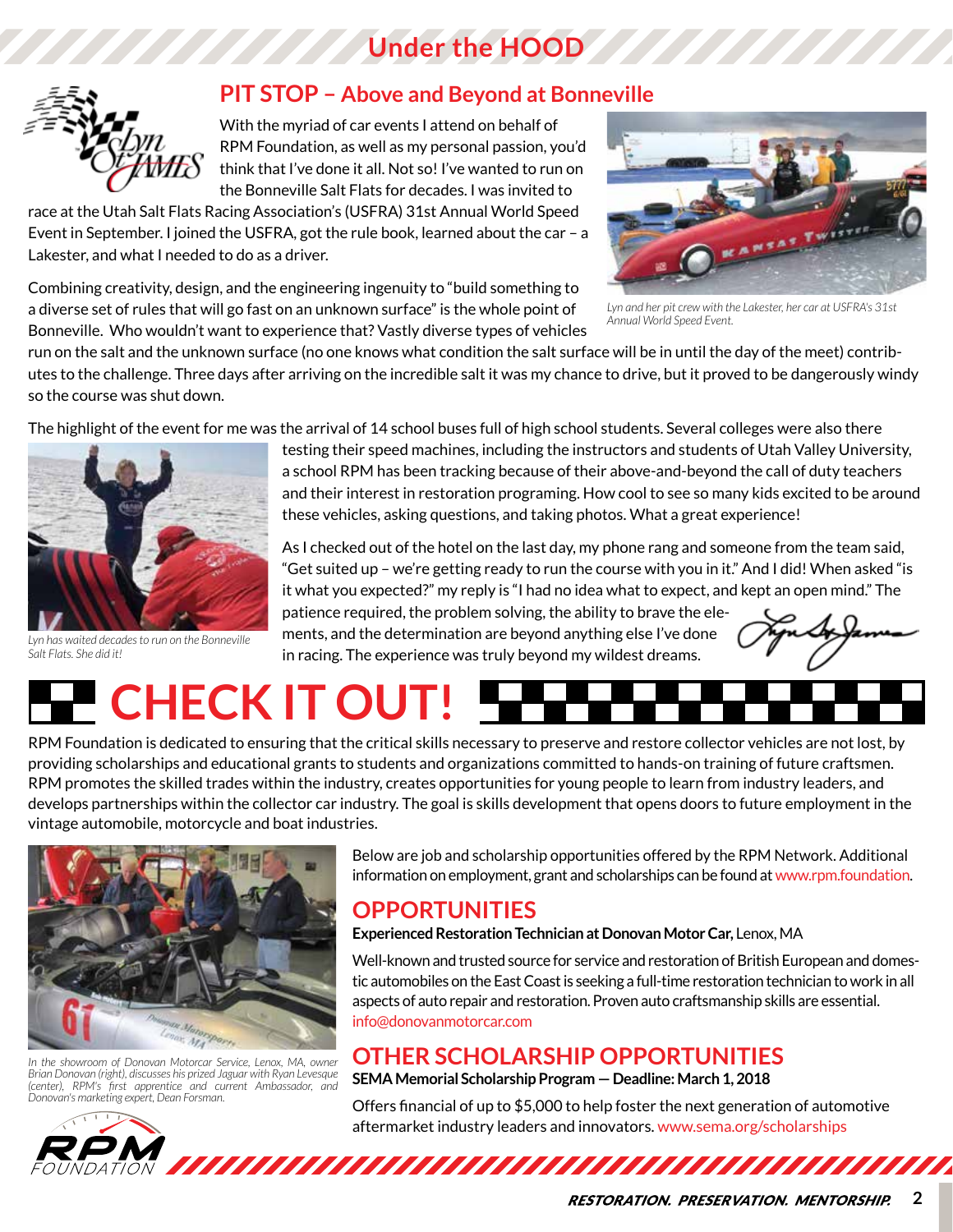# **Under the HOOD:** *Scholar Spotlight*

*Andrew Graham isn't leaving anything to chance. With graduation from Pennsylvania College of Technology only six months away, Andrew is hot on the trail with RPM to access all resources to put him in the driver's seat. His above-and-beyond approach to securing full-time employment has led him to take advantage of every program and service RPM has to offer, including contacting RPM's Career Services experts to review his cover letters and resume, and keeping on top of job opportunities posted on RPM's website. This is Andrew's "Car Guy" story.*

# **In the First Person: Andrew Graham**

Very early in my life, either 2001 or 2002, I received a red Power Wheels Jeep Wrangler for my birthday. My mother tells me she fought my father over it and won, I would say. It's quite possible that was the start of my car addiction. If it wasn't then, it was a year or so later on my first ride on the Ford 5000 tractor we ran around on my grandparent's farm where I live.

It was my mother along with my grandfather and namesake, Andrew, who nurtured my interest in automobiles all through elementary school. It finally blossomed to a full-blown addiction when I got a phone call one autumn afternoon – it was my grand-



Things came full circle last summer when that old 5000 started having the same issue again. Using what I've learned as an automotive restoration technology major at school, I found the generator to be faulty. A single wire Chevrolet alternator swapped on easily and got rid of the Lucas generator and voltage regulator. The old 5000 is running good as new again.

I can't help but wonder what cars as a livelihood can mean for me. Converting something I love to do into a job and then a career. But I'd like to find out.

Automobiles are the pen and paper of life, how we write our memories and how we read them back. These stories need caretakers, someone to freshen up the ink and keep the paper crisp and white. I will be one of those caretakers and keep people's memories and wonders alive.

**TELL ME ABOUT IT!** Car guy and RPM supporter, Lou Costabile, is host and producer of YouTube's "My Car Story With Lou."

He has over 1000 fantastic collector cars on the channel! View the videos – pretty short at about five minutes each, and hear some fascinating car stories. It's a great place to learn about the collector cars you're seeing at car shows, Concours and driving around town. www.youtube.com/user/loucostabile

**COUNTDOWN WITH RPM!** NASA astronaut, Drew Feustel, is quite literally going "ABOVE AND BEYOND!" The RPM volunteer Ambassador and automotive restoration fanatic is preparing to spend six months on the International Space Station when he takes off in March. As part of RPM's Shop Hop series in May, SHOP HOP HOUSTON will feature a stop at NASA where participants will "meet" with Drew via video feed from the Space Station to the NASA control room. This Shop Hop coordinates with Keels & Wheels Concours d'Elegance, Seabrook, TX, when we will be offering RPM's Concours Experience. Students attending Shop Hop Houston will be a mix of local and national RPM students. It should be a 'blast!'

Keep track of Drew and his crew by visiting www.nasa.gov.

2702 East D Street, Tacoma, WA 98421 **Toll Free:** 855.537.4579 **Email:** info@rpm.foundation **Website:** www.rpm.foundation

*Car Guy, Lou Costabile, on the job, talking cars with his YouTube audience.*



*NASA astronaut and RPM Ambassador, Drew Feustel, center, and crewmates American astronaut/educator Ricky Arnold (l) and Russian cosmonaut Oleg Artemyev (r) will blast off to the International Space Station in March 2018.*



*– a 1974 1/2 MGB GT, one of less than 1300 in the US with rubber bumpers. In the garage at Pennsylvania* 

*College of Technology.*